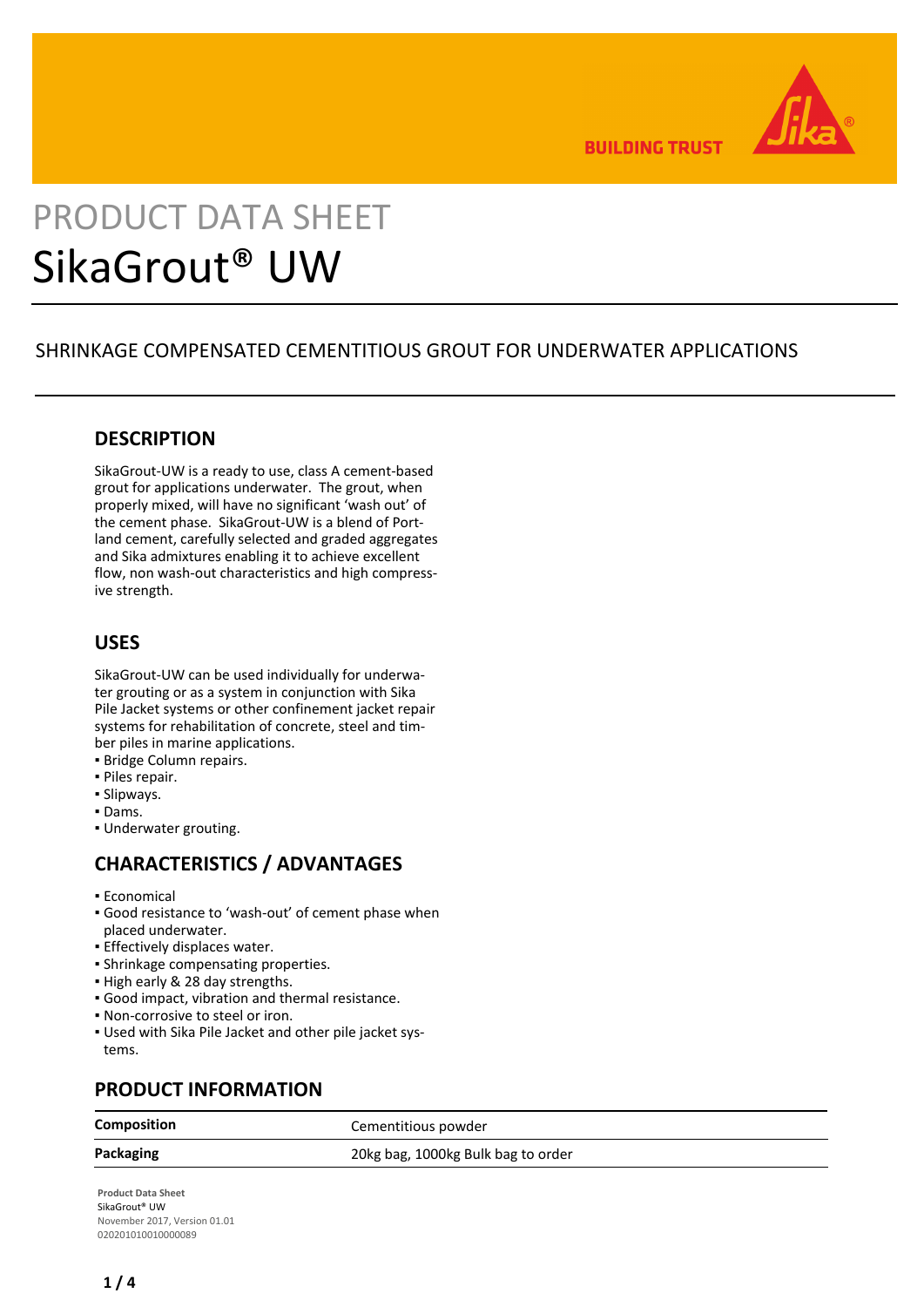| Appearance / Colour         | Grey Cement powder                                                    |                     |
|-----------------------------|-----------------------------------------------------------------------|---------------------|
| <b>Shelf life</b>           | 12 months when stored in original sealed packaging in dry conditions. |                     |
| <b>Storage conditions</b>   | Store SikaGrout UW in dry conditions in un-opened original packaging. |                     |
| <b>Density</b>              | $2200\mathrm{kg/m}^3$ approx.(mixed)                                  |                     |
| <b>Maximum Grain Size</b>   | Maximum aggregate size approx.2mm                                     |                     |
| <b>Compressive Strength</b> | Time                                                                  | <b>Strength MPa</b> |
|                             | 1 Day                                                                 | >30 MPa             |
|                             | 7 Day                                                                 | >60 MPa             |
|                             | 28 Day                                                                | >70 MPa             |

(AS1478.2) 50mm x 50mm cubes

| <b>Tensile Adhesion Strength</b> | >2.0MPa to submerged concrete                                                                                                                                                                                                                                                                                                                                                                                                          |  |
|----------------------------------|----------------------------------------------------------------------------------------------------------------------------------------------------------------------------------------------------------------------------------------------------------------------------------------------------------------------------------------------------------------------------------------------------------------------------------------|--|
| <b>Mixing Ratio</b>              | 3.5-3.7Lt per 20kg                                                                                                                                                                                                                                                                                                                                                                                                                     |  |
| Yield                            | 11 litres per 20kg bag                                                                                                                                                                                                                                                                                                                                                                                                                 |  |
| <b>Layer Thickness</b>           | SikaGrout-UW can be placed in thicknesses of up to 100mm above water.<br>and<br>200mm underwater. Any grout pour that exceeds this should be done in<br>stages, or have stone aggregate added to it, to reduce the exothermic heat.<br>When adding aggregate, use SikaGrout Aggregate or smooth rounded ag-<br>gregate, ranging from 2mm<br>to 10mm. It is recommended that the maximum aggregate addition is 20kg<br>of SikaGrout-UW. |  |
| Pot Life                         | 20 minutes approx. @20°C                                                                                                                                                                                                                                                                                                                                                                                                               |  |
| <b>Setting Time</b>              | Initial - 5 hrs 30 mins @ $20^{\circ}$ C<br>Final - 6 hrs 15 mins @ 20 $\degree$ C                                                                                                                                                                                                                                                                                                                                                     |  |

### **SUBSTRATE QUALITY / PRE-TREATMENT**

All surfaces must be clean, sound and free from oils, grease or other surface

contaminants. If the concrete surface is defective, or has laitance, it must be

cut back to a sound base.

Permanently immersed substrates should be prepared by sand blasting or

high pressure water jet. Non-permanently immersed substrates can also be

prepared this way, or by scabbling.

### **MIXING**

Equipment

SikaGrout-UW must be mechanically mixed using a mechanical forced action

grout mixer. It is essential that mixing is carried out in a manner so that the

grouting operation may continue without interruption. Mixing

Always add powder to the water. Place approximately 70% of the total water content into the bucket.

Add powder slowly to the water while mixing till bag is empty. Then slowly add remaining 30% of the water component is to be added while continuing to mix. The total water required for each 20kg bag of powder

is 3.7 litres. Mix the

grout until it appears homogenous (3 to 5 minutes). Al-

low to stand so any

entrapped air can escape. Do not add more water to increase flow of grout if a mix has stiffened due to time delays. If grout is unworkable, discard.

#### **APPLICATION**

#### **CURING TREATMENT**

#### **CLEANING OF EQUIPMENT**

Cleaning of uncured material with water. Cured material can only be removed by mechanical means.

# **FURTHER INFORMATION**

# **IMPORTANT CONSIDERATIONS**

# **BASIS OF PRODUCT DATA**

All technical data stated in this Product Data Sheet are based on laboratory tests. Actual measured data may vary due to circumstances beyond our control.

# **LOCAL RESTRICTIONS**

# **ECOLOGY, HEALTH AND SAFETY**

▪ Avoid contact with the skin.

**Product Data Sheet** SikaGrout® UW November 2017, Version 01.01 020201010010000089

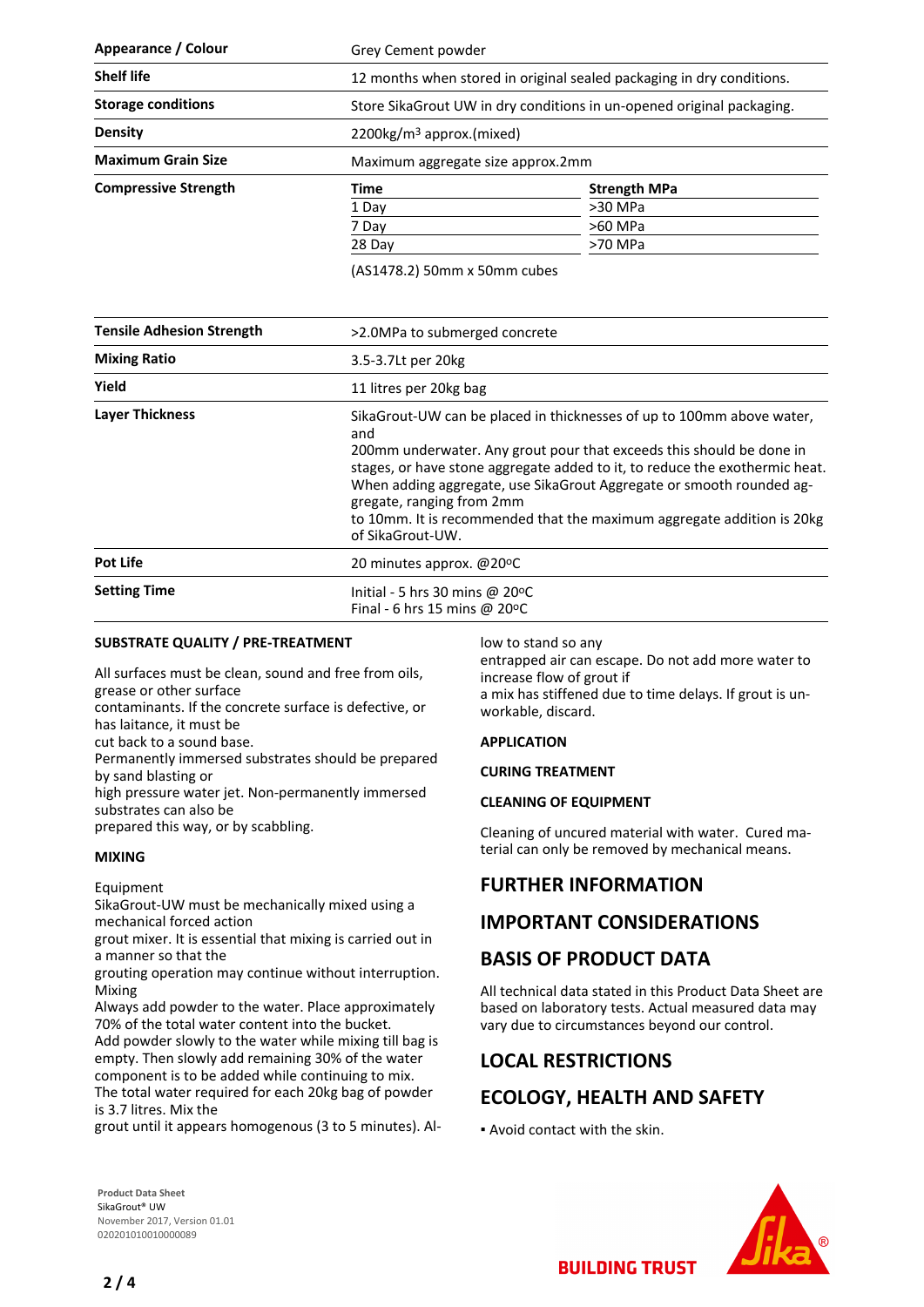- **Protective gloves and clothing are recommended** when mixing or using this product.
- A full Material Safety Data Sheet is available from Sika on request.

# **LEGAL NOTES**

Disclaimer

Sikagrout and Sikadur products are tested in accordance with Australian

Standards and/or Internationally accepted Standards. The published

performance data is achieved by testing strictly in accordance to the

procedures of these standards.

Any test procedures performed by others on our products that are not in strict

accordance with the standard in every facet will likely produce results different

from the published above. On site testing by others can be affected by

external factors such as incorrect mixing methods, poor sampling techniques,

varying temperatures, curing, crushing procedures etc. Sika can provide Certificates of Compliance of all

products delivered to site

prior to installation if required.

If results of site testing or testing facilities by others vary from the Sika

published data we recommend the following items be reviewed before

contacting the manufacturer as one or all of these items could be influencing

the results attained on site.

These include but are not limited to the following: site conditions, ambient,

substrate and product temperature, mixing equipment, mixer speed, pump

equipment, contractor experience, and incorrect test methods.

Sika Australia do not take responsibility nor have to make a case for any such

tests where results of testing by others do not achieve the published data as

above.

Important Information

The information, and, in particular, the recommendations relating to the

application and end-use of Sika's products, are given in good faith based on

Sika's current knowledge and experience of the products when properly

stored, handled and applied under normal conditions. In practice, the

differences in materials, substrates and actual site conditions are such that no

warranty in respect of merchantability or of fitness for a particular purpose,

nor any liability arising out of any legal relationship whatsoever, can be

inferred either from this information, or from any written recommendations, or

from any other advice offered. The proprietary rights of third parties must be

observed. All orders are accepted subject of our terms

**Product Data Sheet** SikaGrout® UW November 2017, Version 01.01 020201010010000089



**BUILDING TRUST** 

and conditions of sale.

Users should always refer to the most recent issue of the Technical Data

Sheet for the product concerned, copies of which will be supplied on request.

PLEASE CONSULT OUR TECHNICAL DEPARTMENT FOR FURTHER

INFORMATION.